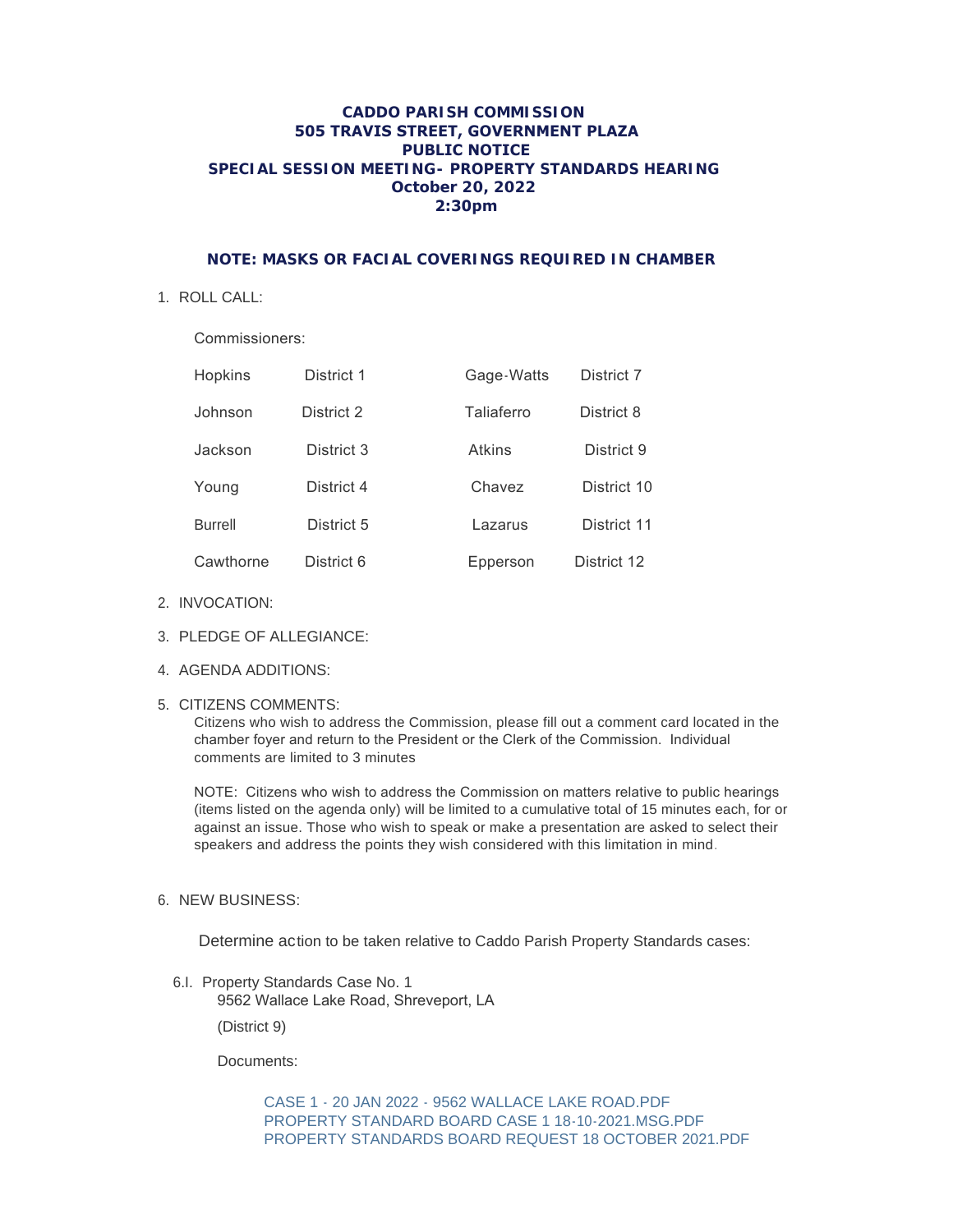6.II. Property Standards Case No. 2- Removed

The case that was initially advertised as Case #2 on Rusty Road in Shreveport, LA is actively coming into copliance and has been removed form today's agenda.

(District 1)

Documents:

## [THE 5 CASES FOR THE PROPERTY STANDARDS BOARD ON 20 JAN 2022](http://la-caddoparish.civicplus.com/AgendaCenter/ViewFile/Item/18940?fileID=14485)  - CASE 2 CANCELLED.PDF

6.III. Property Standards Case No. 3 422 Dellwood Ave., Shreveport, LA 71107

(District 2)

Documents:

[CASE 3 - 20 JAN 2022 - 4220 DELLWOOD AVENUE.PDF](http://la-caddoparish.civicplus.com/AgendaCenter/ViewFile/Item/18941?fileID=14486)

6.IV. Property Standards Case No. 4 4211 Rainer Dr., Shreveport, LA 71107

(District 2)

Documents:

[CASE 4 - 20 JAN 2022 - 4211 RAINER DRIVE.PDF](http://la-caddoparish.civicplus.com/AgendaCenter/ViewFile/Item/18943?fileID=14487)

6.V. Property Standards Case No. 5 10771 Old Mansfield Rd., Kiethville, LA 71047

(District 11)

Documents:

[CASE 5 - 20 JAN 2022 - 10771 OLD MANSFIELD ROAD.PDF](http://la-caddoparish.civicplus.com/AgendaCenter/ViewFile/Item/18944?fileID=14488)

6.VI. Property Standards Case No. 6 8886 Beaver's Nest Dr., Shreveport, LA 71129

(District 12)

Documents:

[CASE 6 - 20 JAN 2022 - 8886 BEAVERS NEST DRIVE.PDF](http://la-caddoparish.civicplus.com/AgendaCenter/ViewFile/Item/18945?fileID=14489)

7. ADJOURN: